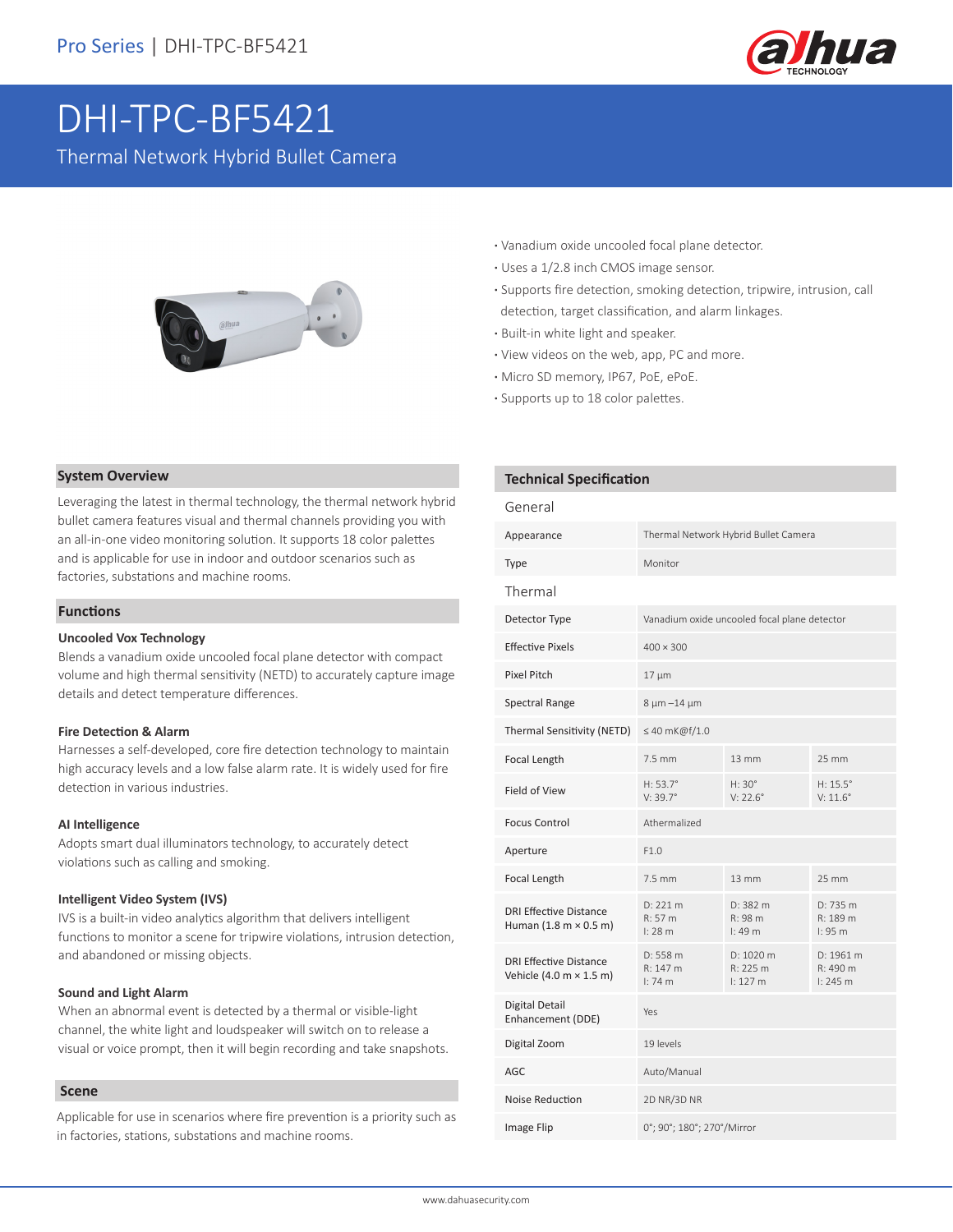# Pro Series | DHI-TPC-BF5421

| <b>Color Palettes</b>        | 18 (white hot/black hot/fusion/rainbow/globow/<br>ironbow1/ironbow2/sepia/color1/color2/icefire/rain/red<br>hot/green hot/spring/summer/autumn/winter)                                                                                                                                                                                                                                   |                               |  |  |
|------------------------------|------------------------------------------------------------------------------------------------------------------------------------------------------------------------------------------------------------------------------------------------------------------------------------------------------------------------------------------------------------------------------------------|-------------------------------|--|--|
| Visible                      |                                                                                                                                                                                                                                                                                                                                                                                          |                               |  |  |
| Image Sensor                 | 1/2.8" CMOS                                                                                                                                                                                                                                                                                                                                                                              |                               |  |  |
| Max. Resolution              | $1920 \times 1080$                                                                                                                                                                                                                                                                                                                                                                       |                               |  |  |
| Pixel                        | 2 MP                                                                                                                                                                                                                                                                                                                                                                                     |                               |  |  |
| <b>Horizontal Definition</b> | $\geq 1100$ TVL                                                                                                                                                                                                                                                                                                                                                                          |                               |  |  |
| Min. Illumination            | Color: 0.01 lux<br>Black & white: 0.001 lux<br>0 lux (IR on)                                                                                                                                                                                                                                                                                                                             |                               |  |  |
| <b>AGC</b>                   | Auto/Manual                                                                                                                                                                                                                                                                                                                                                                              |                               |  |  |
| Noise Reduction              | 2D NR/3D NR                                                                                                                                                                                                                                                                                                                                                                              |                               |  |  |
| S/N Ratio                    | > 55 dB                                                                                                                                                                                                                                                                                                                                                                                  |                               |  |  |
| White Balance                | Auto/Manual/Indoor/Outdoor/Tracking/Sodium lamp/<br>Street lamp/Natural                                                                                                                                                                                                                                                                                                                  |                               |  |  |
| Defog                        | Electronic defog                                                                                                                                                                                                                                                                                                                                                                         |                               |  |  |
| Electronic Shutter Speed     | 1 s-1/30,000 s (auto/manual)                                                                                                                                                                                                                                                                                                                                                             |                               |  |  |
| <b>BLC</b>                   | Yes                                                                                                                                                                                                                                                                                                                                                                                      |                               |  |  |
| <b>WDR</b>                   | Yes                                                                                                                                                                                                                                                                                                                                                                                      |                               |  |  |
| <b>HLC</b>                   | Yes                                                                                                                                                                                                                                                                                                                                                                                      |                               |  |  |
| Day/Night                    | Auto (ICR)/Color/B/W                                                                                                                                                                                                                                                                                                                                                                     |                               |  |  |
| <b>Iris Control</b>          | Fixed                                                                                                                                                                                                                                                                                                                                                                                    |                               |  |  |
| Image Flip                   | 0°; 90°; 180°; 270°/Mirror                                                                                                                                                                                                                                                                                                                                                               |                               |  |  |
| <b>Exposure Compensation</b> | Yes                                                                                                                                                                                                                                                                                                                                                                                      |                               |  |  |
| Focal Length                 | 4 mm                                                                                                                                                                                                                                                                                                                                                                                     | 8 mm                          |  |  |
| Field of View                | $H: 84.1^{\circ}$<br>$V: 45.4^{\circ}$                                                                                                                                                                                                                                                                                                                                                   | $H: 38.4^{\circ}$<br>V: 22.2° |  |  |
| Aperture                     | F2.0                                                                                                                                                                                                                                                                                                                                                                                     | F <sub>1.9</sub>              |  |  |
| <b>Illuminator Type</b>      | IR.                                                                                                                                                                                                                                                                                                                                                                                      |                               |  |  |
| Illuminator On/Off Control   | Auto/Manual                                                                                                                                                                                                                                                                                                                                                                              |                               |  |  |
| <b>Illumination Distance</b> | 35 m (114.5 ft)                                                                                                                                                                                                                                                                                                                                                                          | 50 m (164.0 ft)               |  |  |
| <b>Illuminator Angle</b>     | $60^\circ$                                                                                                                                                                                                                                                                                                                                                                               | $45^\circ$                    |  |  |
| Audio and Video              |                                                                                                                                                                                                                                                                                                                                                                                          |                               |  |  |
| Video Compression            | H.265; H.264M; H.264H; H.264B                                                                                                                                                                                                                                                                                                                                                            |                               |  |  |
| Resolution                   | Thermal<br>Main stream: 1280 × 1024; 1280 × 960 ; 1280 × 720; 400<br>× 300; 192 × 144; 1280 × 960 (default)<br>Sub stream: 640 × 512; 640 × 480; 400 × 300; 192 × 144;<br>$400 \times 300$ (default)<br>Visible<br>Main stream: 1080p (1920 × 1080); 720p (1280 × 720);<br>D1 (704 $\times$ 576); 1080p (default)<br>Sub stream: D1 (704 × 576); CIF (352 × 288); 352 × 288<br>(default) |                               |  |  |

| Video Frame Rate             | Thermal (50 Hz):<br>Main stream: 1 fps-25 fps<br>Sub stream: 1 fps-25 fps<br>Visible (50 Hz):<br>Main stream: 1 fps-25 fps<br>Sub stream: 1 fps-25 fps<br>Thermal (60 Hz):<br>Main stream: 1 fps-30 fps<br>Sub stream: 1 fps-30 fps<br>Visible (60 Hz):<br>Main stream: 1 fps-30 fps<br>Sub stream: 1 fps-30 fps |  |
|------------------------------|------------------------------------------------------------------------------------------------------------------------------------------------------------------------------------------------------------------------------------------------------------------------------------------------------------------|--|
| Video Compression            | G.711a; G.711mu; PCM                                                                                                                                                                                                                                                                                             |  |
| <b>Image Encoding Format</b> | <b>JPEG</b>                                                                                                                                                                                                                                                                                                      |  |
| Function                     |                                                                                                                                                                                                                                                                                                                  |  |
| Two-way Audio                | Yes                                                                                                                                                                                                                                                                                                              |  |
| Sound and Light Alarm        | Local audio and white light alarm prompts                                                                                                                                                                                                                                                                        |  |
| Network Protocol             | HTTP; HTTPS; TCP; ARP; RTSP; RTP; UDP; RTCP; SMTP;<br>FTP; DHCP; DNS; DDNS; PPPOE; IPv4/v6; SNMP; QoS;<br>UPnP; NTP; Multicast; SFTP; 802.1x                                                                                                                                                                     |  |
| Region of Interest (RoI)     | Yes                                                                                                                                                                                                                                                                                                              |  |
| <b>Regional Focus</b>        | <b>NA</b>                                                                                                                                                                                                                                                                                                        |  |
| Storage                      | FTP; Micro SD card (optional 512 GB, hot swapping)                                                                                                                                                                                                                                                               |  |
| Interoperability             | CGI                                                                                                                                                                                                                                                                                                              |  |
| Browser                      | IE: IE8 and later<br>Chrome: 42 and earlier<br>Firefox: 42 and earlier                                                                                                                                                                                                                                           |  |
| User/Host                    | Up to 20 (total bandwidth: 64 MB)                                                                                                                                                                                                                                                                                |  |
| Security                     | Authorized username and password; attached MAC<br>address; encrypted HTTPS; IEEE 802.1x; controlled<br>network access                                                                                                                                                                                            |  |
| User Management              | Up to 20 users; supports multi-level user permissions (2)<br>levels): management group and user group                                                                                                                                                                                                            |  |
| Malfunction Detection        | Network disconnection detection; IP conflict detection;<br>memory card state detection; memory space detection                                                                                                                                                                                                   |  |
| <b>IVS</b>                   |                                                                                                                                                                                                                                                                                                                  |  |
| IVS                          | Yes. Supports tripwire and intrusion.                                                                                                                                                                                                                                                                            |  |
| Intelligence                 |                                                                                                                                                                                                                                                                                                                  |  |
| Fire Detection               | Yes                                                                                                                                                                                                                                                                                                              |  |
| Cold/Hot Spot Trace          | Yes                                                                                                                                                                                                                                                                                                              |  |
| <b>Target Distinction</b>    | Human/Vehicle classification                                                                                                                                                                                                                                                                                     |  |
| <b>Target Filtering</b>      | Yes                                                                                                                                                                                                                                                                                                              |  |
| Smoking Detection            | Yes                                                                                                                                                                                                                                                                                                              |  |
| Call Detection               | Yes                                                                                                                                                                                                                                                                                                              |  |
| Port                         |                                                                                                                                                                                                                                                                                                                  |  |
| Analog Output                | 1 × CVBS output; BNC port                                                                                                                                                                                                                                                                                        |  |
| Network Port                 | $1 \times R$ J-45 (10/100 Base-T)                                                                                                                                                                                                                                                                                |  |
| Alarm Input                  | $\overline{2}$                                                                                                                                                                                                                                                                                                   |  |
| Alarm Output                 | 1                                                                                                                                                                                                                                                                                                                |  |